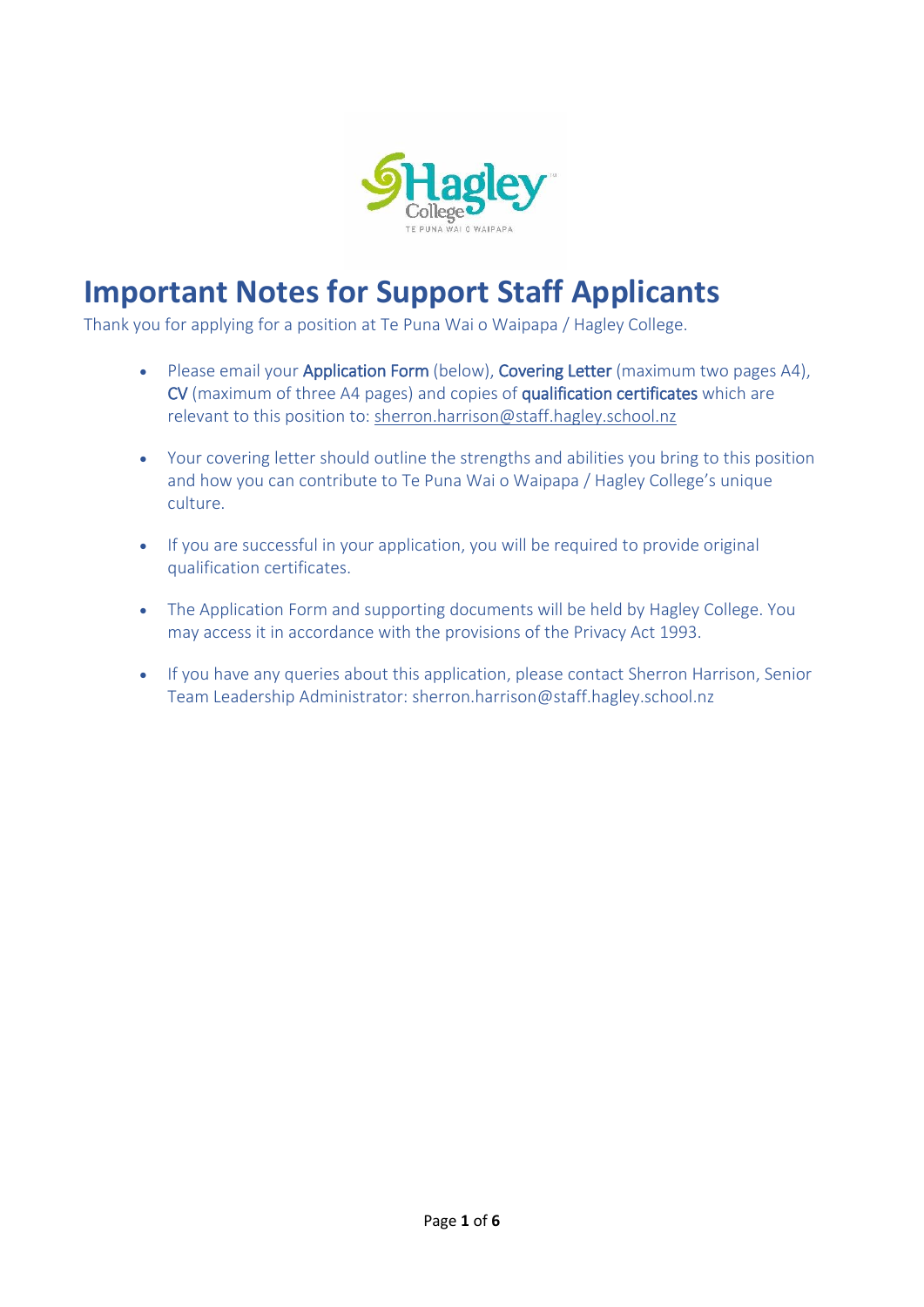

# **Application Form**

## **CONFIDENTIAL – to be completed personally by the applicant**

| <b>Full Name:</b>                       |            |           |  |
|-----------------------------------------|------------|-----------|--|
|                                         |            |           |  |
| <b>Preferred Name:</b>                  |            |           |  |
|                                         |            |           |  |
| <b>Position applied for:</b>            |            |           |  |
|                                         |            |           |  |
| Email:                                  |            |           |  |
|                                         |            |           |  |
| <b>Address:</b>                         |            |           |  |
|                                         |            |           |  |
| <b>Mobile:</b>                          |            |           |  |
|                                         |            |           |  |
|                                         |            |           |  |
| Are you a New Zealand Citizen/resident? | <b>YES</b> | <b>NO</b> |  |

| Are you legally entitled to work in New Zealand? YES |  | <b>NO</b> |
|------------------------------------------------------|--|-----------|
|------------------------------------------------------|--|-----------|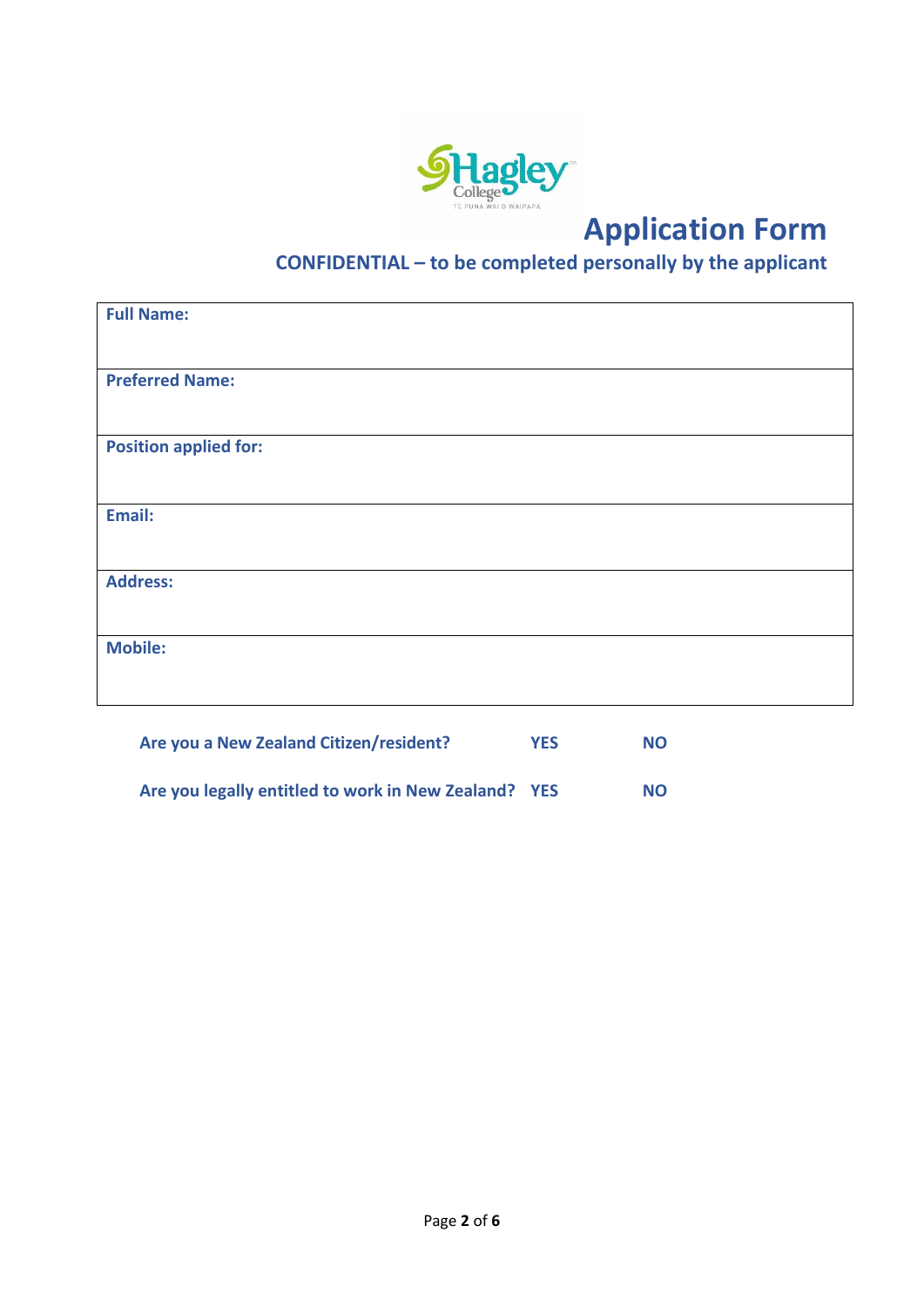**Present Position: Organisation: Date Appointed** 

**Nature of present position FERMANENT FULL TIME PART TIME FIXED TERM OTHER (Please specify)**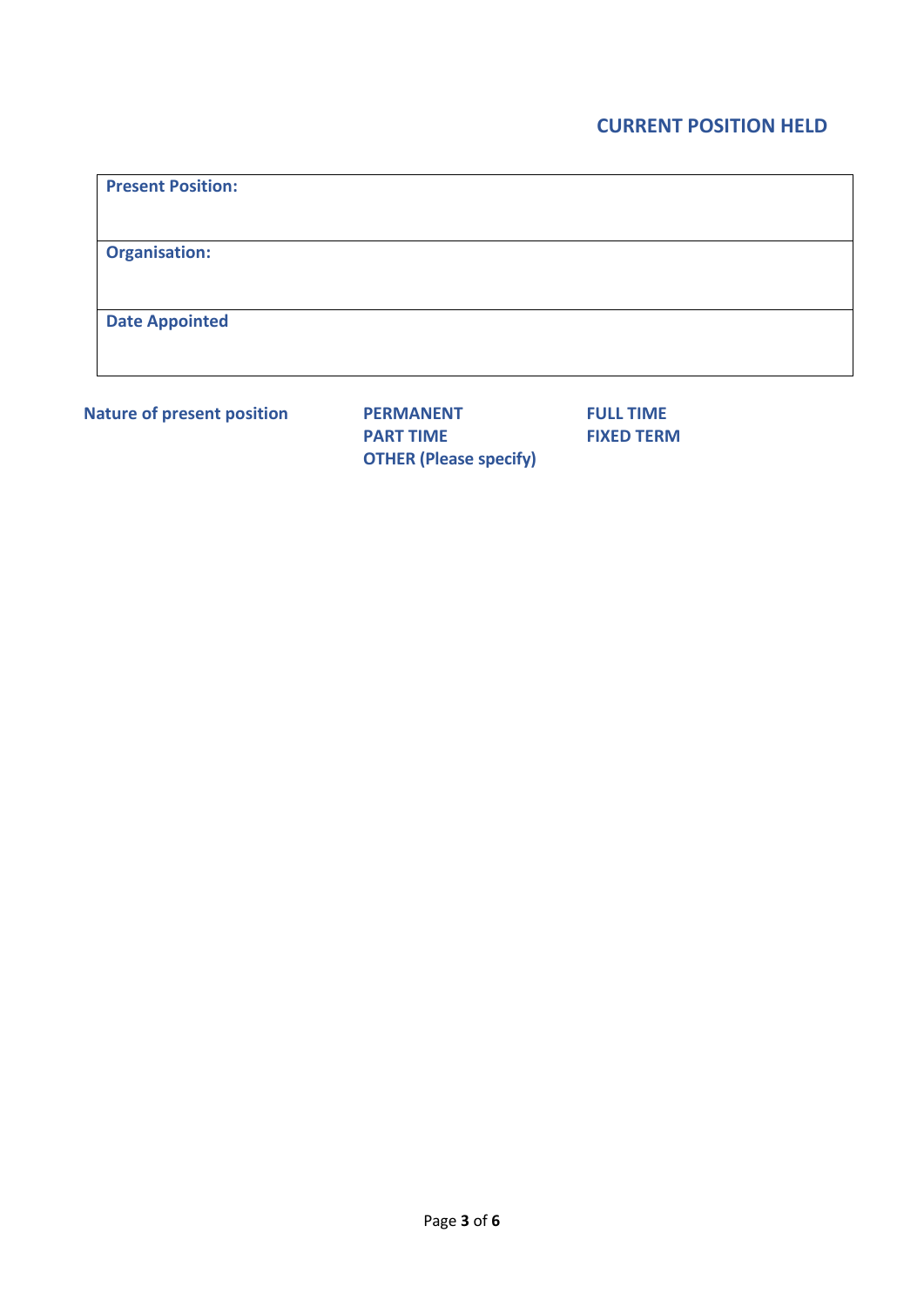#### **REFEREES:**

| <b>Name</b> | <b>Contact details (Postal Address,</b><br><b>Email, Contact Numbers)</b> | <b>Relationship / Position</b> |
|-------------|---------------------------------------------------------------------------|--------------------------------|
|             |                                                                           |                                |
|             |                                                                           |                                |
|             |                                                                           |                                |
|             |                                                                           |                                |
|             |                                                                           |                                |
|             |                                                                           |                                |
|             |                                                                           |                                |
|             |                                                                           |                                |
|             |                                                                           |                                |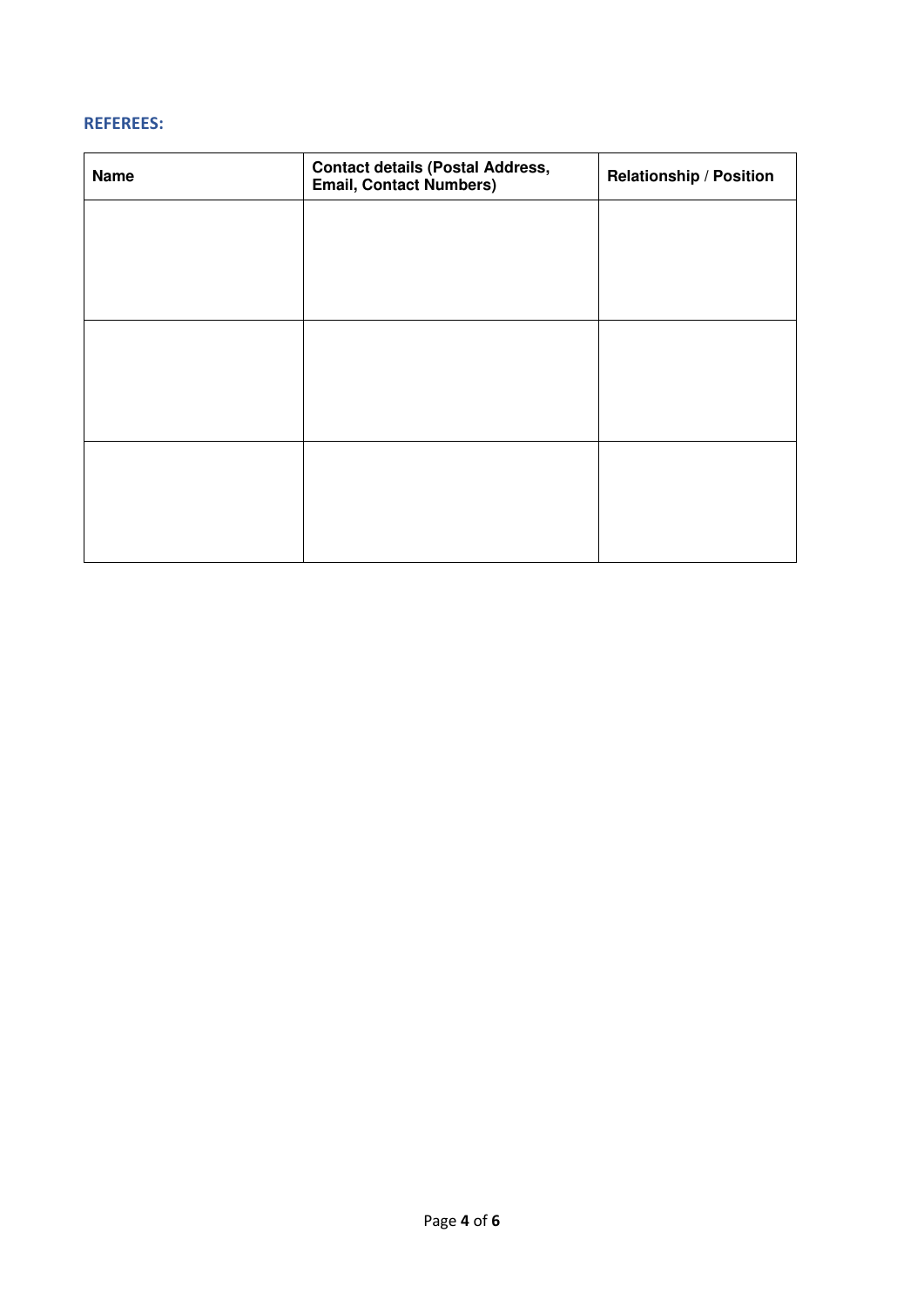## **DECLARATIONS**

**Do you have any injury or illness that may affect your ability to effectively carry out the duties and responsibilities outlined in the job description?** 

 **YES NO**  *If yes, please give details.* 

**Have you ever been convicted of any criminal offence (other than a minor traffic offence) or otherwise know of any reason you should not be employed to work in a school environment?** 

**YES NO**  *If yes, please give details.* 

**Have you ever received diversion or otherwise know of any reason you should not be employed to work in a school environment?** 

**YES NO**  *If yes, please give details.* 

**Do you have any charges pending?** 

**YES NO**  *If yes, please give details.*